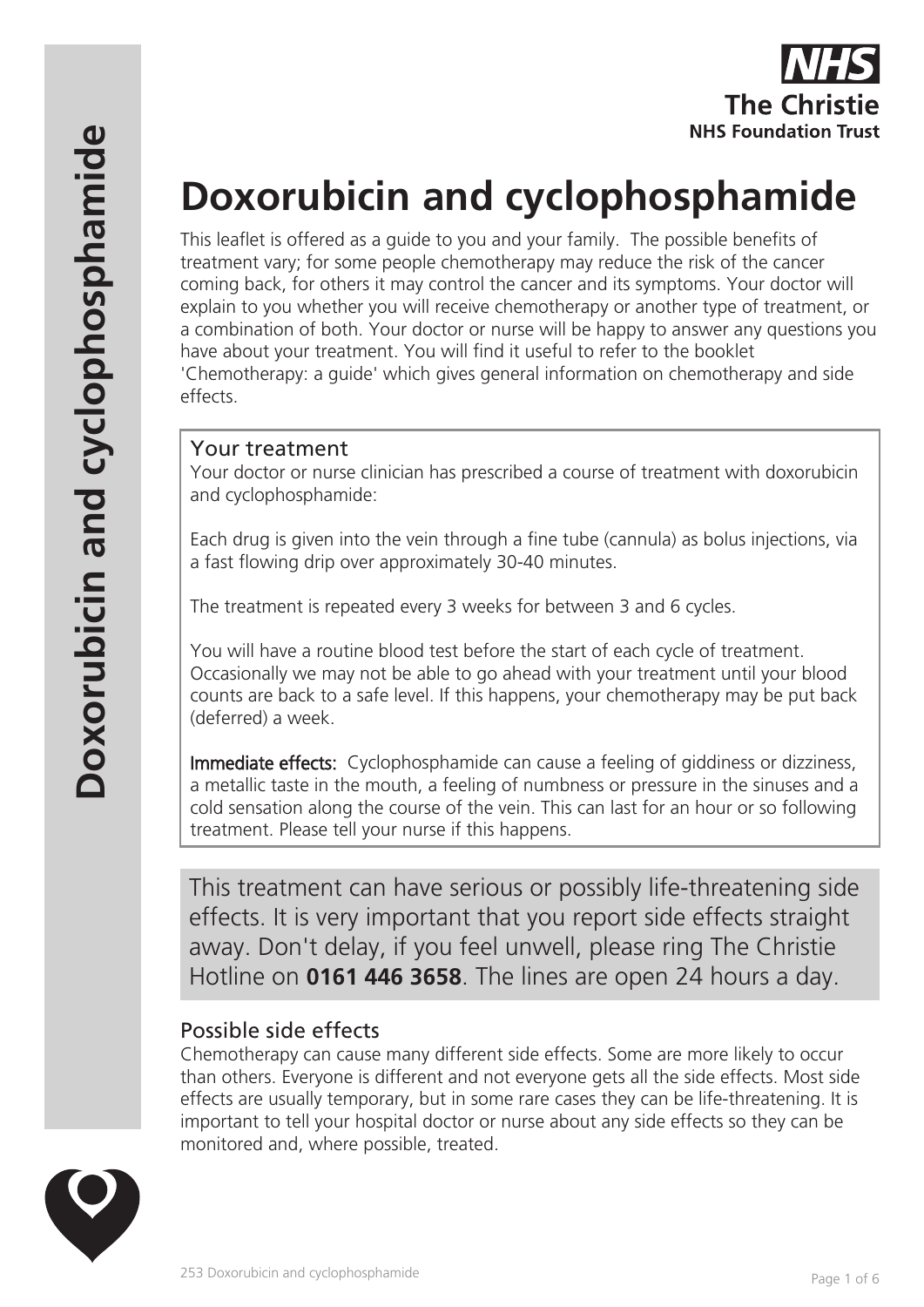# Common side effects (more than 1 in 100)

# • Increased risk of serious infection

You are vulnerable to infection while you are having chemotherapy. Minor infections can become lifethreatening in a matter of hours if left untreated. Symptoms of infection include fever, shivering, sweats, sore throat, diarrhoea, discomfort when you pass urine, cough or breathlessness. We recommend that you use a digital thermometer so you can check your temperature. You can buy one from your local chemist.

#### If your temperature is 37.5ºC or above, or below 36ºC or you have symptoms of an infection, contact The Christie Hotline straight away.

## • Diarrhoea (Warning!)

If this becomes a problem while you are having treatment, contact the Christie Hotline for advice. If you develop severe diarrhoea it is important to contact this hospital straightaway as this may be a sign of a serious infection. Don't delay!

# • Constipation

This can be a problem at any time during your treatment but especially while you are taking anti-sickness medication in the days just following your treatment. Your GP can prescribe tablets or medicine to relieve this. You can help by drinking plenty of water (2 litres per day) and by taking extra fibre in your diet. Please ask for a copy of 'Eating: help yourself.'

# • Sore mouth (Warning!)

Your mouth may become sore or dry, or you may notice small mouth ulcers during this treatment. Drinking plenty of fluids and cleaning your teeth regularly and gently with a soft toothbrush can help to reduce the risk of this happening. To prevent infection you should use an antibacterial mouthwash (Chlorhexidine – dilute this with water if your mouth is sore). Ask your doctor or nurse for advice. The chemotherapy booklet also has general mouthcare advice.

#### • Heartburn

Chemotherapy treatment can cause indigestion or reflux. If you experience this please contact The Christie Hotline. Heartburn can be treated with medication from your GP.

#### • Urine discolouration

Due to its red colour, doxorubicin may discolour your urine red or pink for up to 24 to 48 hours following treatment.

#### • Change in nails

The nails may become brittle and their texture or colour may change. This change grows out over several months once the treatment has finished. Pain in the nail bed (at the base of the nail) may occur, but this is rare.

#### • Loss of periods

Due to the effect of chemotherapy on the ovaries, you may find that your periods become irregular or may eventually stop. In younger women this may be temporary, but if you are closer to your menopause it may be permanent. This can result in hot flushes, sweats and vaginal dryness.

# • Nausea and vomiting (sickness)

The severity of this varies from person to person. Anti-sickness medication may be given along with your chemotherapy to prevent this. You will also be given anti-sickness tablets to take at home. If you continue to feel or be sick, contact your GP or this hospital, because your anti-sickness medication may need to be changed or increased.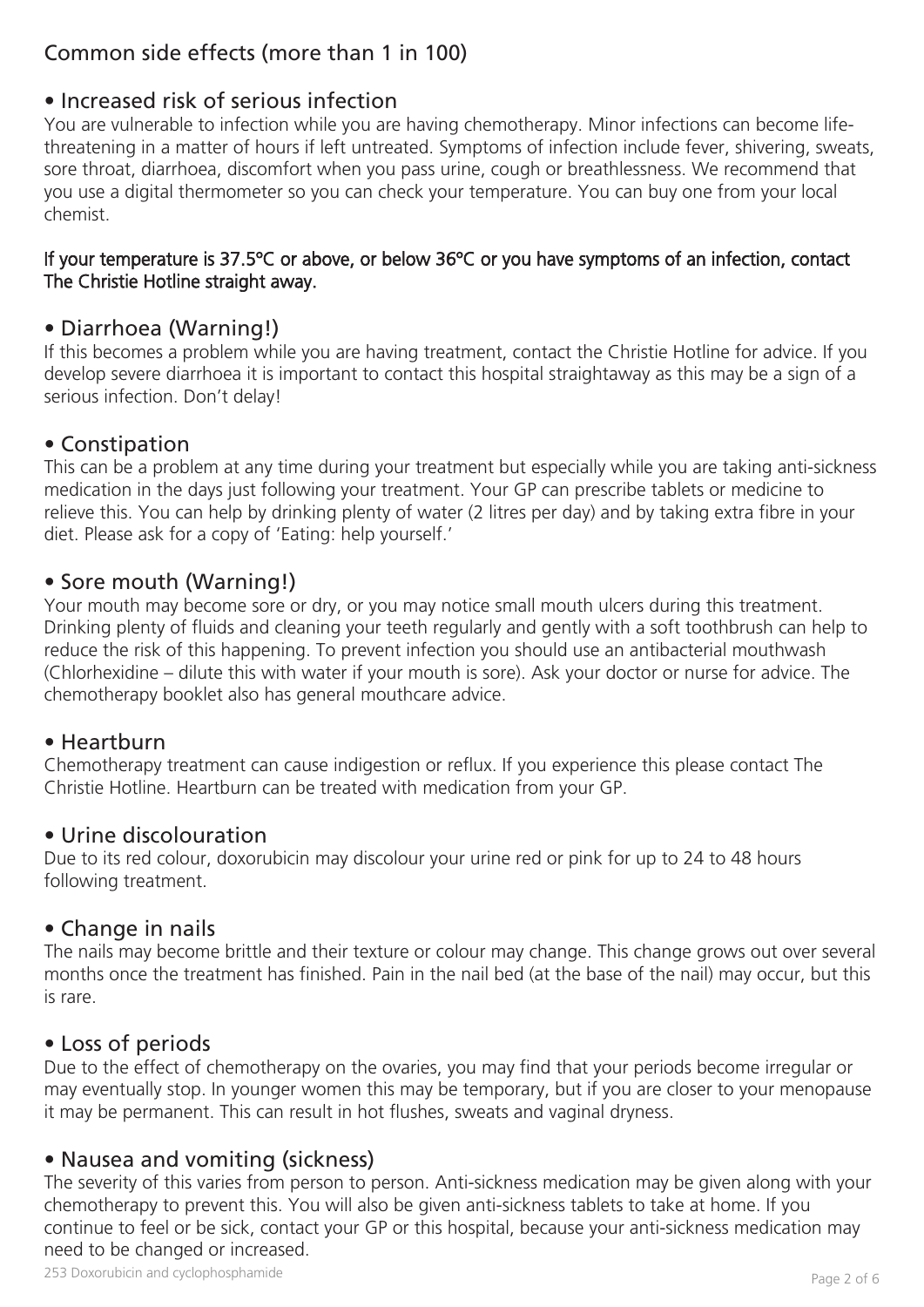## • Hair loss

Hair loss is usually total. The hair falls out gradually 10 to 14 days following your first course of treatment. It is not unusual for the scalp to feel tender at this time. Body hair and facial hair may also fall out. Hair does grow back when treatment has been completed. Very rarely, hair loss may be permanent.

If you would like an appointment with the wig service, this can be arranged for you by visiting the cancer information centre. It is a good idea to get your wig before you lose a lot of hair which you can then match to your natural colour. Ask the staff for a copy of the 'Wig fitting service at The Christie'. The Maggie's Centre runs a Talking Heads hair loss support workshop for anyone who is anticipating or experiencing hair loss (both men and women). These sessions cover the practicalities of hair loss as well as offering support with its emotional impact. Contact Maggie's on 0161 641 4848 or email manchester@maggiescentres.org.

## • Lethargy

Some chemotherapy may make you feel tired and lacking in energy. It can be frustrating when you feel unable to cope with routine tasks. You may benefit from additional support during your treatment. If necessary, take time off work. Gentle exercise, such as walking, can however be beneficial.

#### • Strange taste

Chemotherapy can often leave a strange, metallic taste in your mouth. It can also make food seem tasteless and bland. Normal taste will usually come back after the treatment finishes. Ask the staff for dietary booklets which you may find helpful.

## • Bladder irritation

Cyclophosphamide may irritate your bladder. It is important to drink as much fluid as you can (up to two litres a day) on the days you have the cyclophosphamide to help prevent this. Also, try to pass urine as soon as the urge is felt. If you have any discomfort or burning sensation when you pass urine, contact the hospital straight away

#### • Anaemia

While having this treatment you may become anaemic. This may make you feel tired and breathless. Let your doctor or nurse know if these symptoms are a problem. You may need a blood transfusion.

# • Bruising or bleeding

This treatment can reduce the production of platelets which help the blood clot. Let your doctor know if you have any unexplained bruising or bleeding, such as nosebleeds, bloodspots or rashes on the skin, and bleeding gums. You may need a platelet transfusion.

# • Skin changes

Doxorubicin can cause a rash which may be itchy. Your doctor can prescribe medication to help with this. Areas which have previously been treated with radiotherapy may become red and sore. Tell your doctor if this happens. The skin over the vein used for the injection may become discoloured. Your skin may darken due to the excess production of pigment. The darkening usually returns to normal a few months after treatment has finished. Asian and African-Caribbean people may develop noticeable light patches on their skin. Your skin can also be more sensitive to sunlight. You can still go out in the sun but remember to avoid direct sunlight and use a higher factor sunblock cream.

# Uncommon side effects (less than 1 in 10)

# • Blood clots (Warning!)

During chemotherapy you are more at risk of blood clots in the legs (DVT) or lungs (PE). Occasionally these clots can be life-threatening. To help prevent clots, keep mobile and drink plenty of non-alcoholic fluids.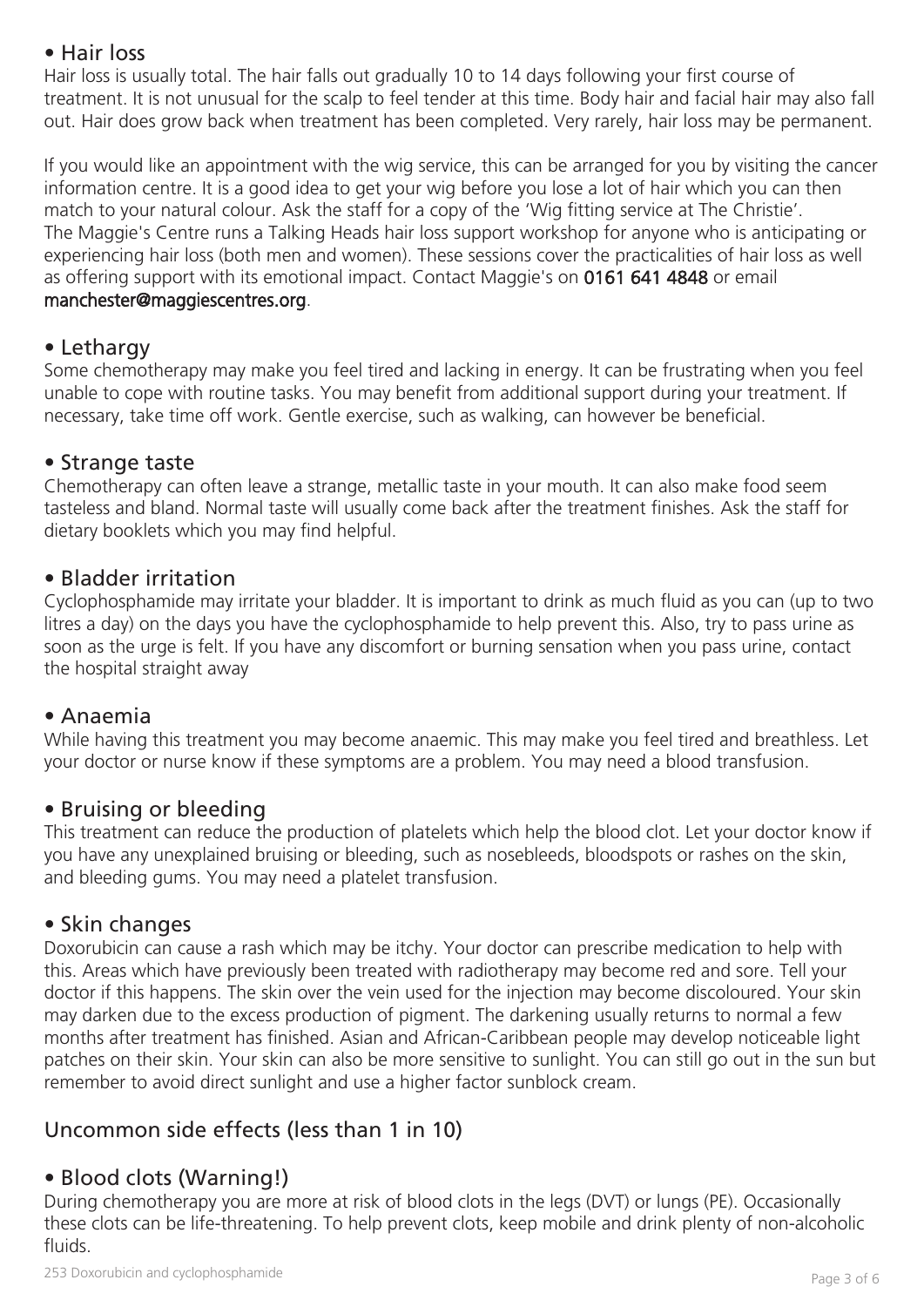# • Chest pain and palpitations (Warning!)

Doxorubicin can affect the heart muscle. Go straight to your nearest Accident and Emergency department is you have chest pain during or in between treatments.

# • Cardiotoxicity (damage to the heart) (Warning!)

Rarely this chemotherapy can cause damage to the heart leading to heart failure. This can sometimes occur some months after the treatment has finished. The function of your heart may be checked with an echocardiogram/MUGA scan before you start treatment and the dose of chemotherapy you receive is carefully monitored.

# Rare side effects (less than 1 in 100)

#### • Extravasation (Warning!)

Extravasation is when chemotherapy leaks outside the vein. If you develop redness, soreness or pain at the injection site at any time please let us know straight away.

## Serious and potentially life threatening side effects

In a small proportion of patients chemotherapy can result in very severe side effects which may rarely result in death. The team caring for you will discuss the risk of these side effects with you.

## Sex, contraception & fertility

#### Protecting your partner and contraception

We recommend that you or your partner use a condom during sexual intercourse while you are having the course of chemotherapy. Chemotherapy is dangerous to unborn babies and you should not try to become pregnant whilst you are having chemotherapy. Using a condom will also protect your partner from any chemotherapy drugs that may be present in the semen or vagina.

If you suspect that you may be pregnant please tell your doctor immediately.

#### **Fertility**

This chemotherapy may affect your ability to have children. Your doctor or nurse should have discussed this with you. If not, please ask them before you start treatment.

#### Late side effects

Some side effects may become evident only after a number of years. In reaching any decision with you about treatment, the potential benefit you receive from treatment will be weighed against the risks of serious long term side effects to the heart, lungs, kidneys and bone marrow. With some drugs there is also a small but definite risk of developing another cancer. If any of these problems specifically applies to you, the doctor will discuss these with you and note this on your consent form.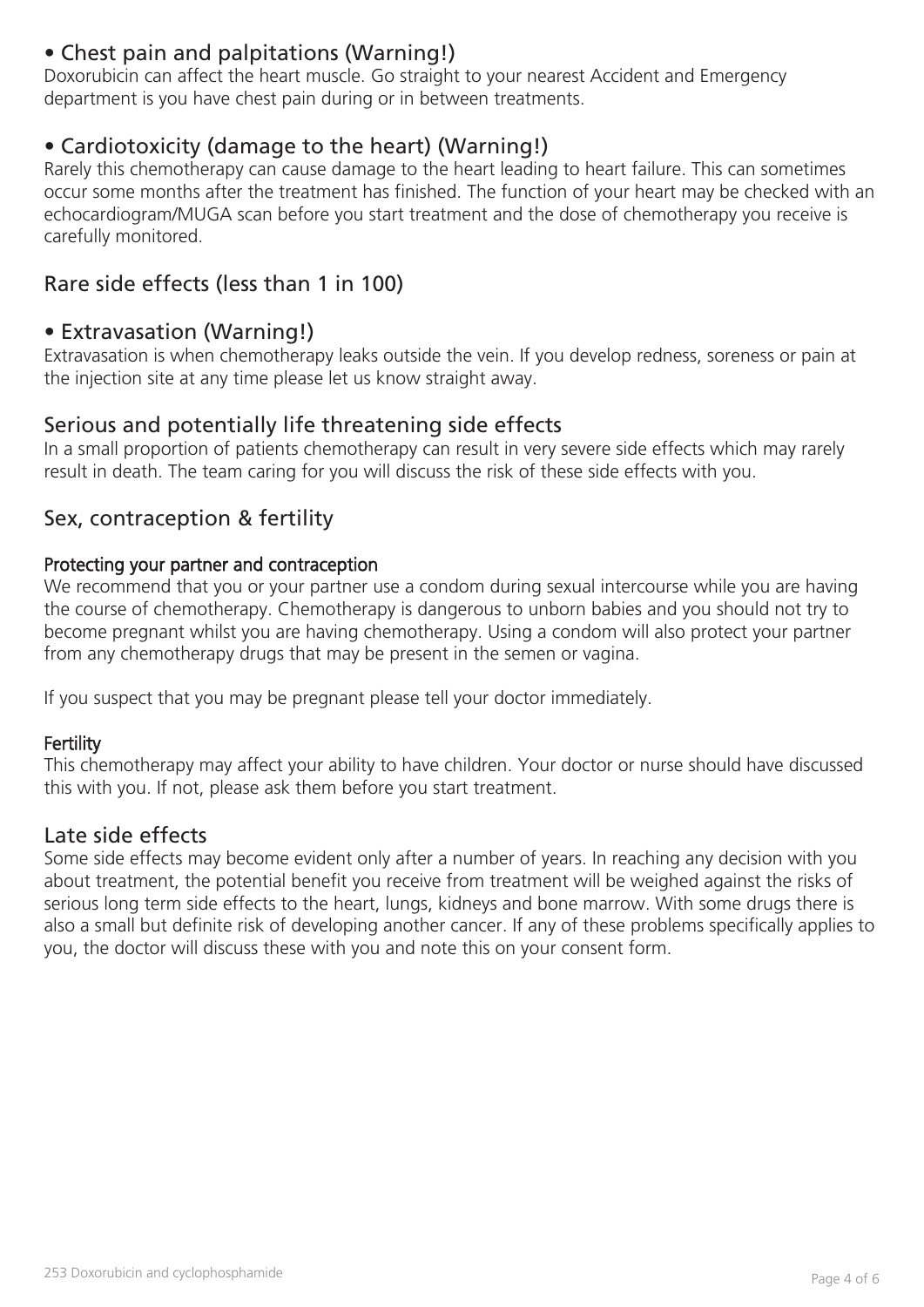# **Contacts**

If you have any general questions or concerns about your treatment, please ring the area where you are having treatment:

- Administration enquiries 0161 918 7606/7610
- Chemotherapy nurse 0161 918 7171
- Clinical trials unit 0161 918 7663
- Breast care nurses 0161 446 3996

For advice ring The Christie Hotline on 0161 446 3658 (24 hours)

Your consultant is: .....................................................................

Your hospital number is: ...........................................................

Your key worker is: ....................................................................